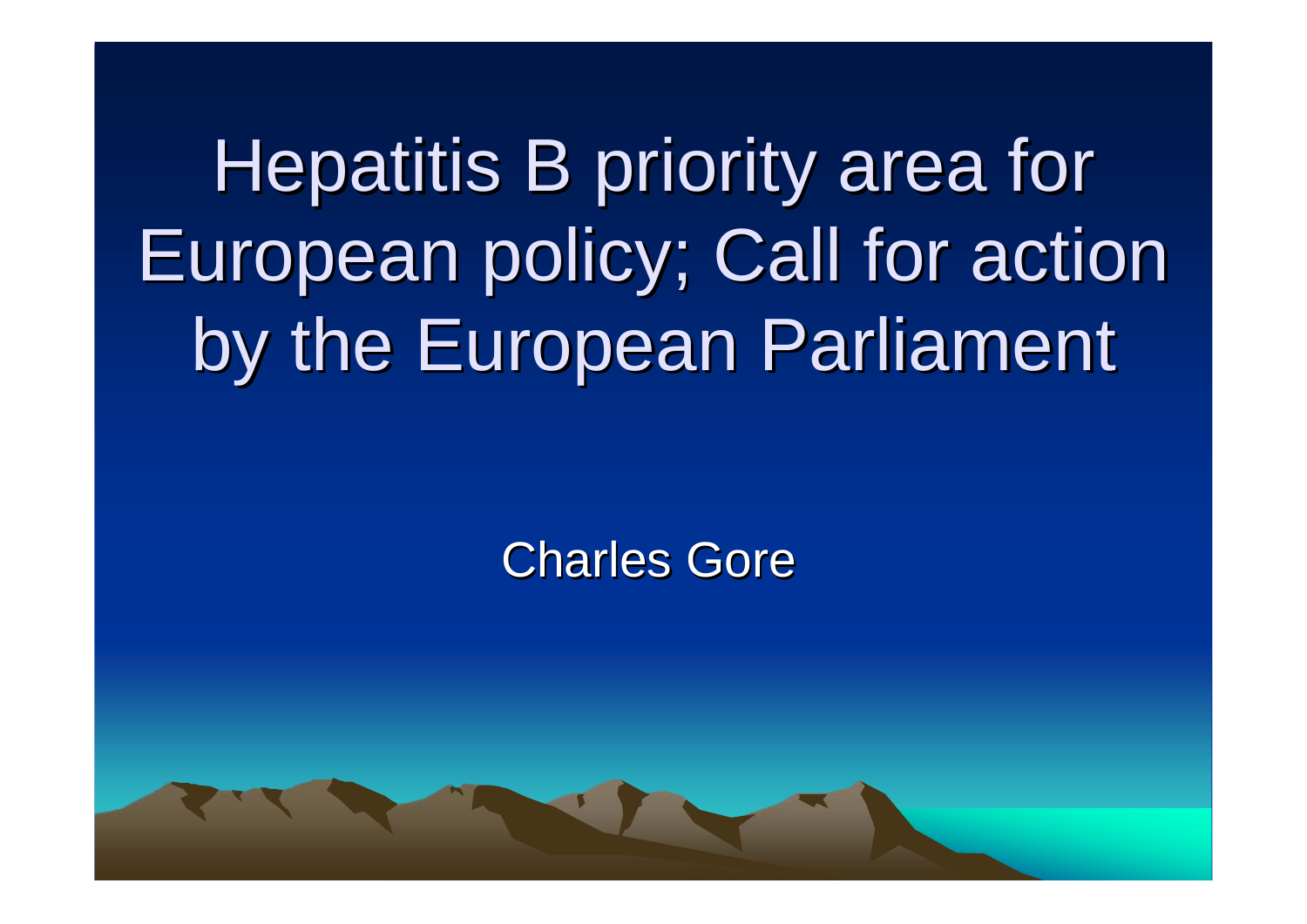# Partnership

'It is with great pleasure that I mention that this is a collaborative effort.' Dr Thomas Ulmer, MEP **MEP<sub>S</sub>** Pharmaceutical industry EASL VHPBELPA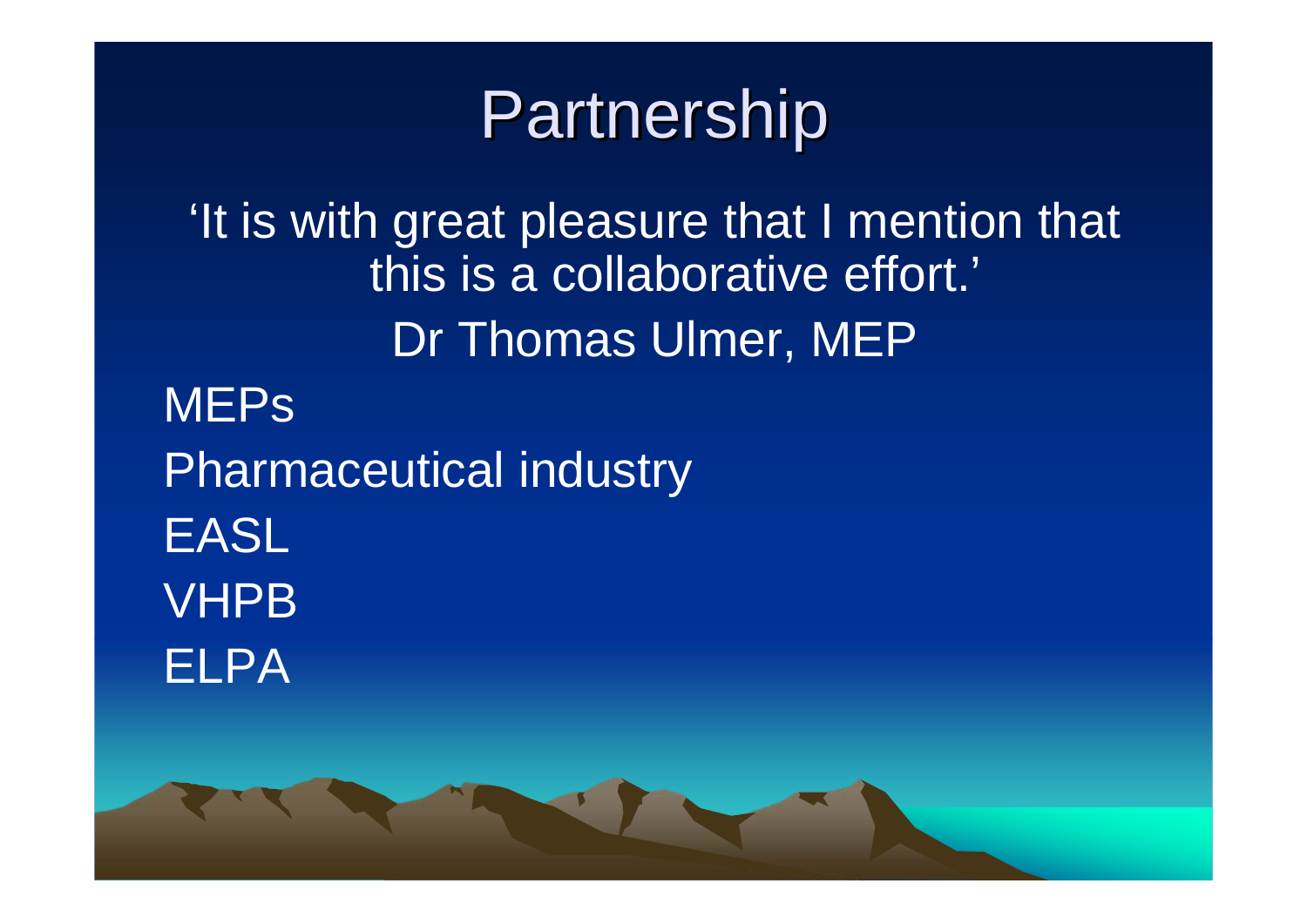#### Hepatitis B Recommendations

European orientation towards the Better Management of Hepatitis B in Europe

Recommendations of the Hepatitis B expert group chaired by Dr T. Ulmer, Member of the European Parliament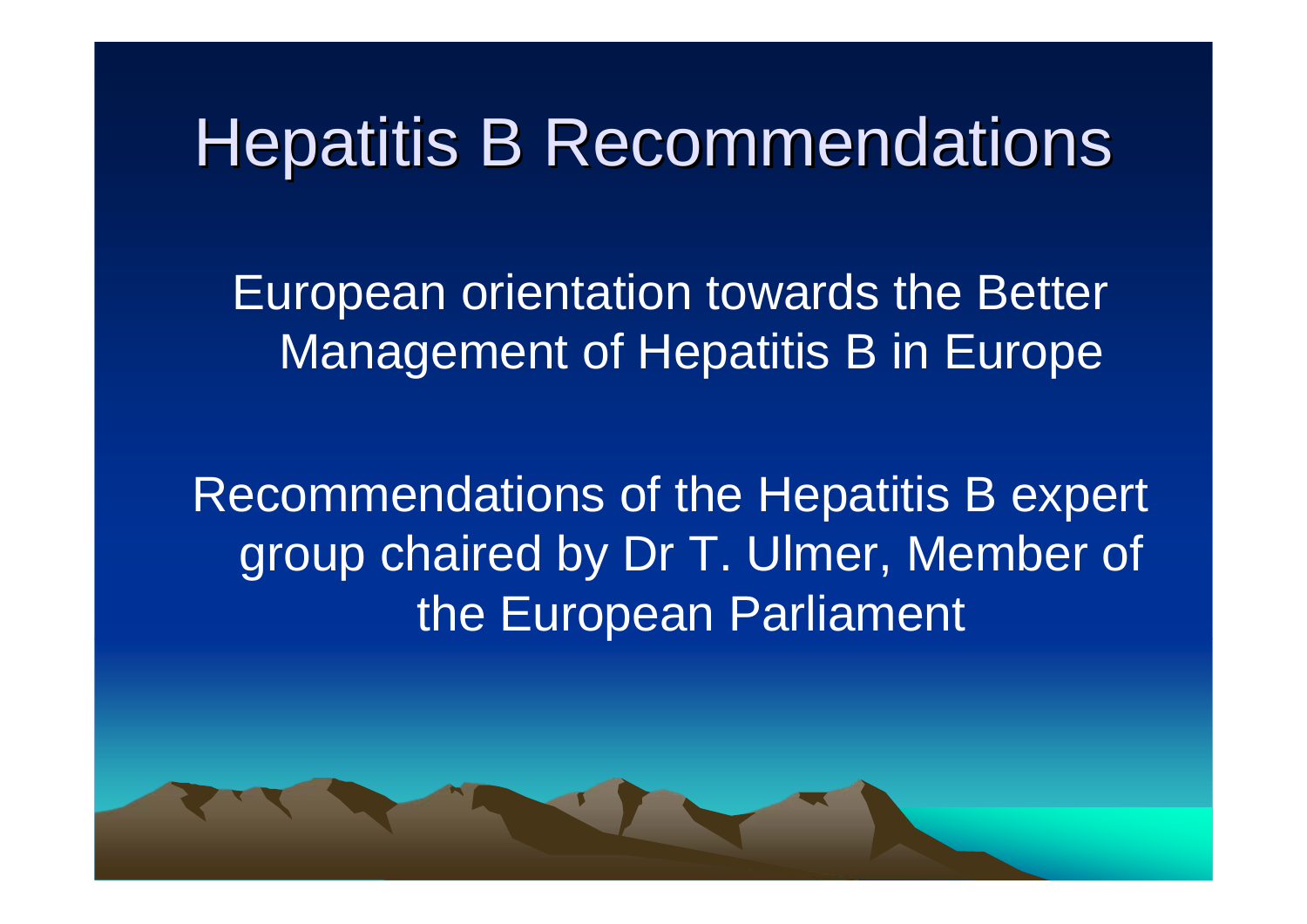#### **Process**

- Stakeholders' meeting at European Parliament April 2006
- Thomas Ulmer launches a *call for action* in the European Parliament 2006
- Preparation of the Recommendations 2006/7
- Stakeholders' meeting at European Parliament July 2007 to finalise **Recommendations**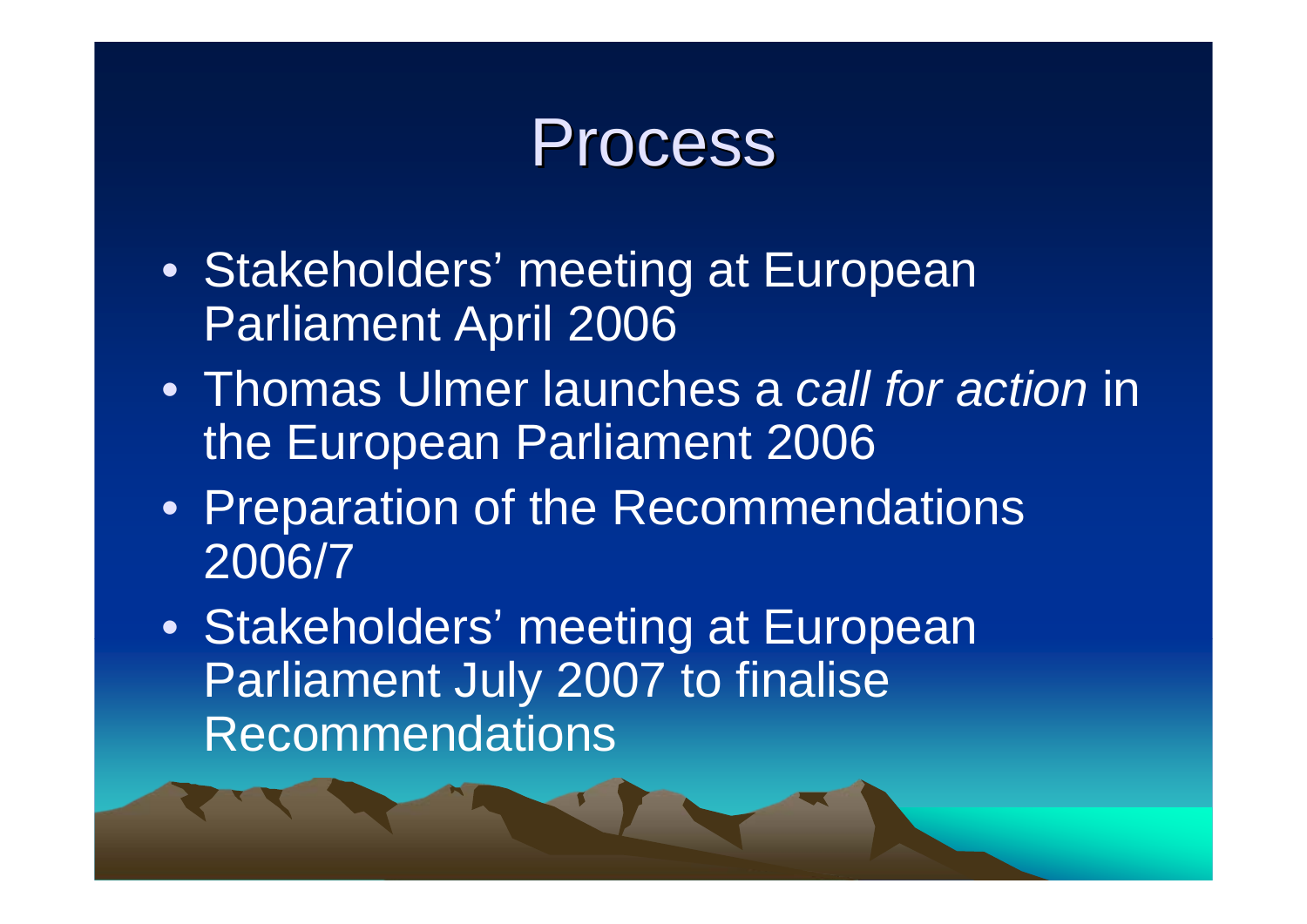#### Purpose of the Recommendations

'As a politician and a practicing general practitioner, it has struck me that, unlike other infectious diseases like HIV/AIDS or hepatitis C, hepatitis B has not received appropriate political focus in European policy.' Thomas Ulmer

The purpose of this document is to present key Recommendations that may help build a cohesive European policy on the management of hepatitis B. It is a *policy document* and aims to raise awareness amongst European as well as national policymakers of the critical importance of hepatitis B in Europe and beyond and encourage all stakeholders to take ownership for the better management of hepatitis B within their respective spheres of activity.

To this end, the Recommendations propose critical areas where policies are needed and offer a practical list of actions that, if implemented, may help pave the way to improving the prevention and management of Hepatitis B across Europe and beyond.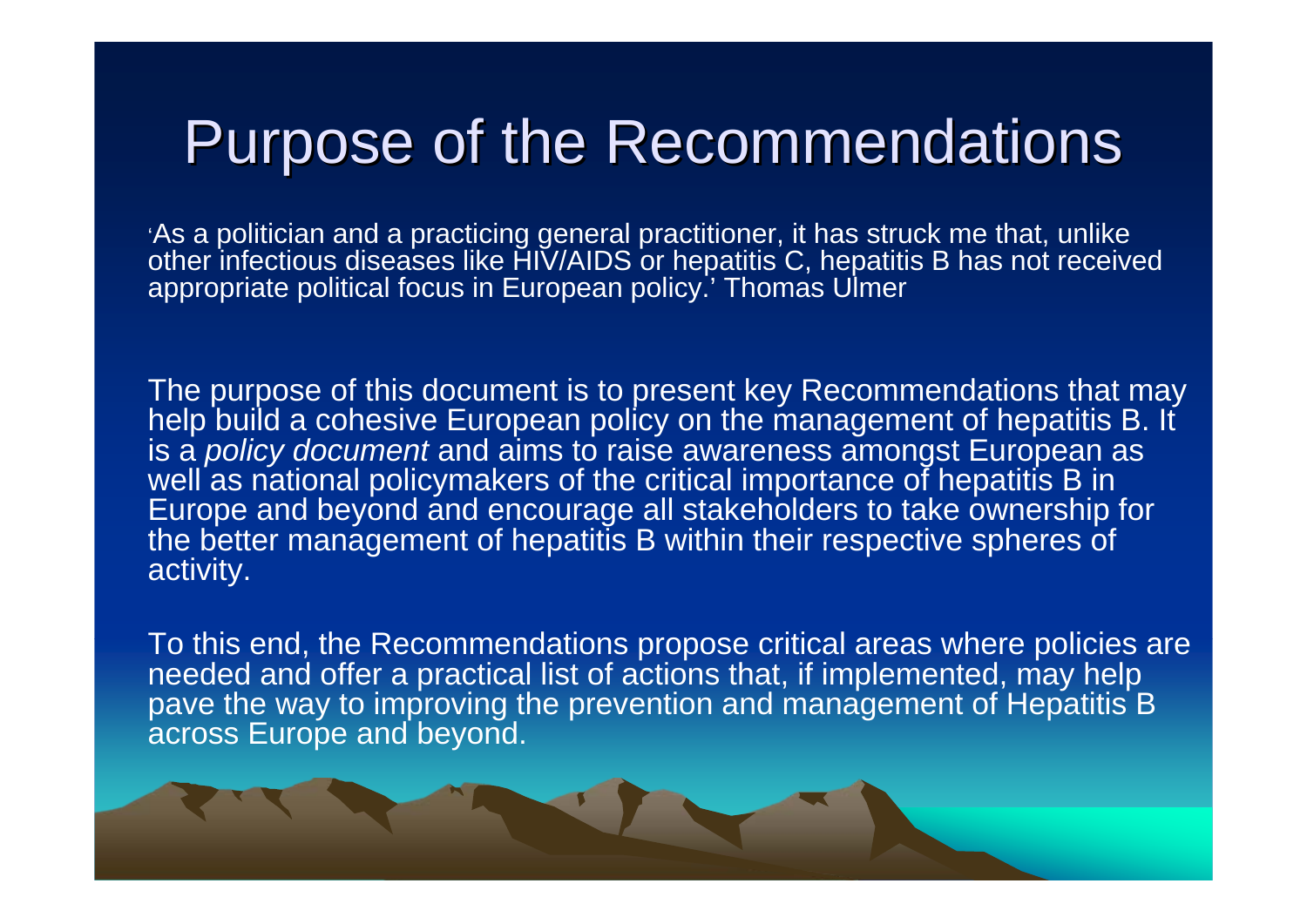## European leadership

Europe must take the lead in recognising chronic hepatitis B as one of the most important blood-borne and sexually transmitted infections and make it a priority area for public health policies and action.

This document as well as the Written Declaration on Hepatitis C should be seen as complementary documents for a comprehensive EU policy on viral Hepatitis

The European Commission should set *clear public health objectives* that may be quantified at each country level for the gradual eradication of hepatitis B

Hepatitis B should be a focal point of Hepatitis Awareness Day 2008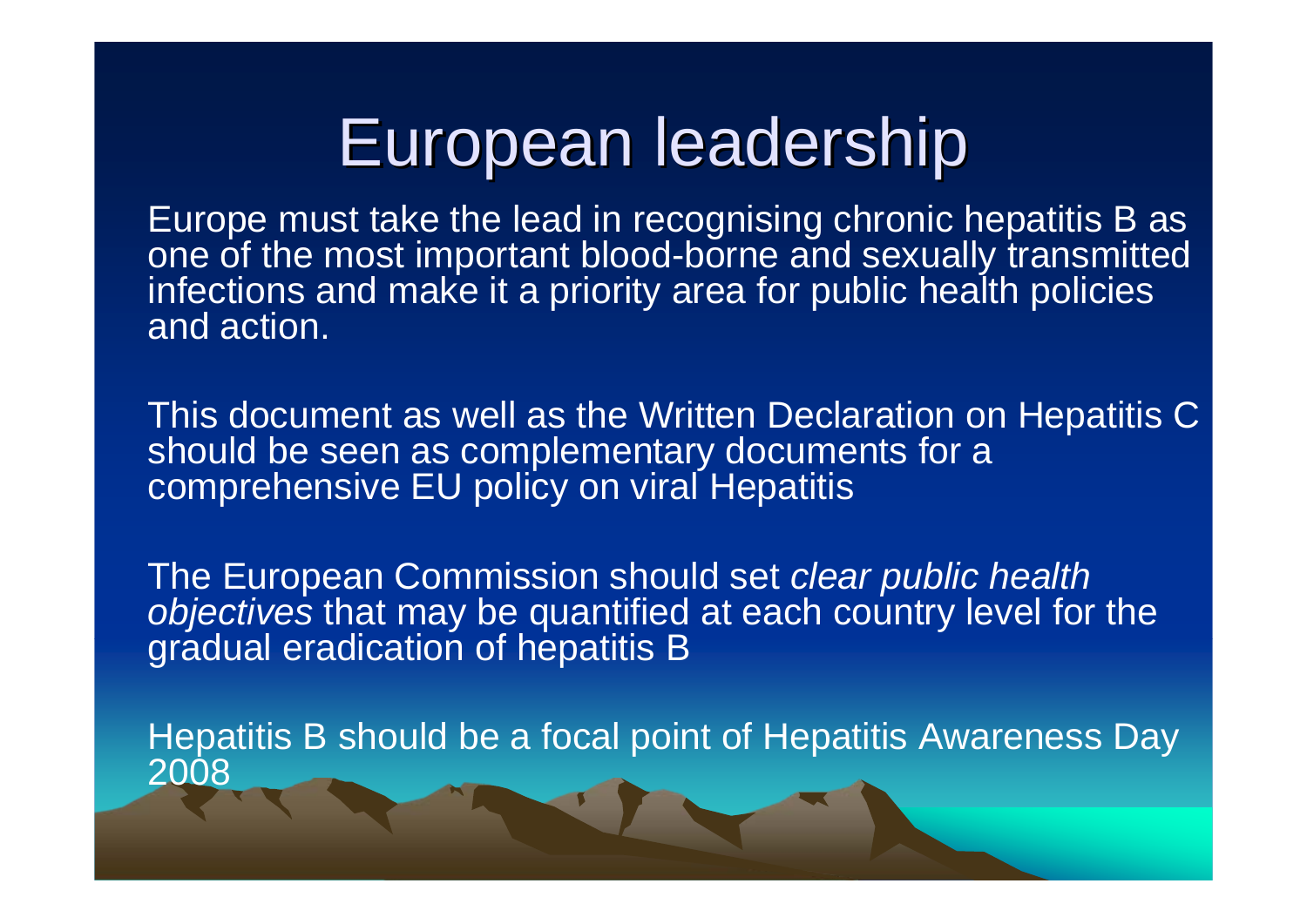# A holistic European strategy

This comprehensive European strategy should aim to improve the prevention and management of hepatitis B and the *quality of life* of those affected by the hepatitis B virus (HBV) in all European countries

The European Commission should involve hepatitis B advocacy groups and professional and scientific societies in developing a holistic strategy to improve the prevention, control and clinical management of hepatitis B across Europe.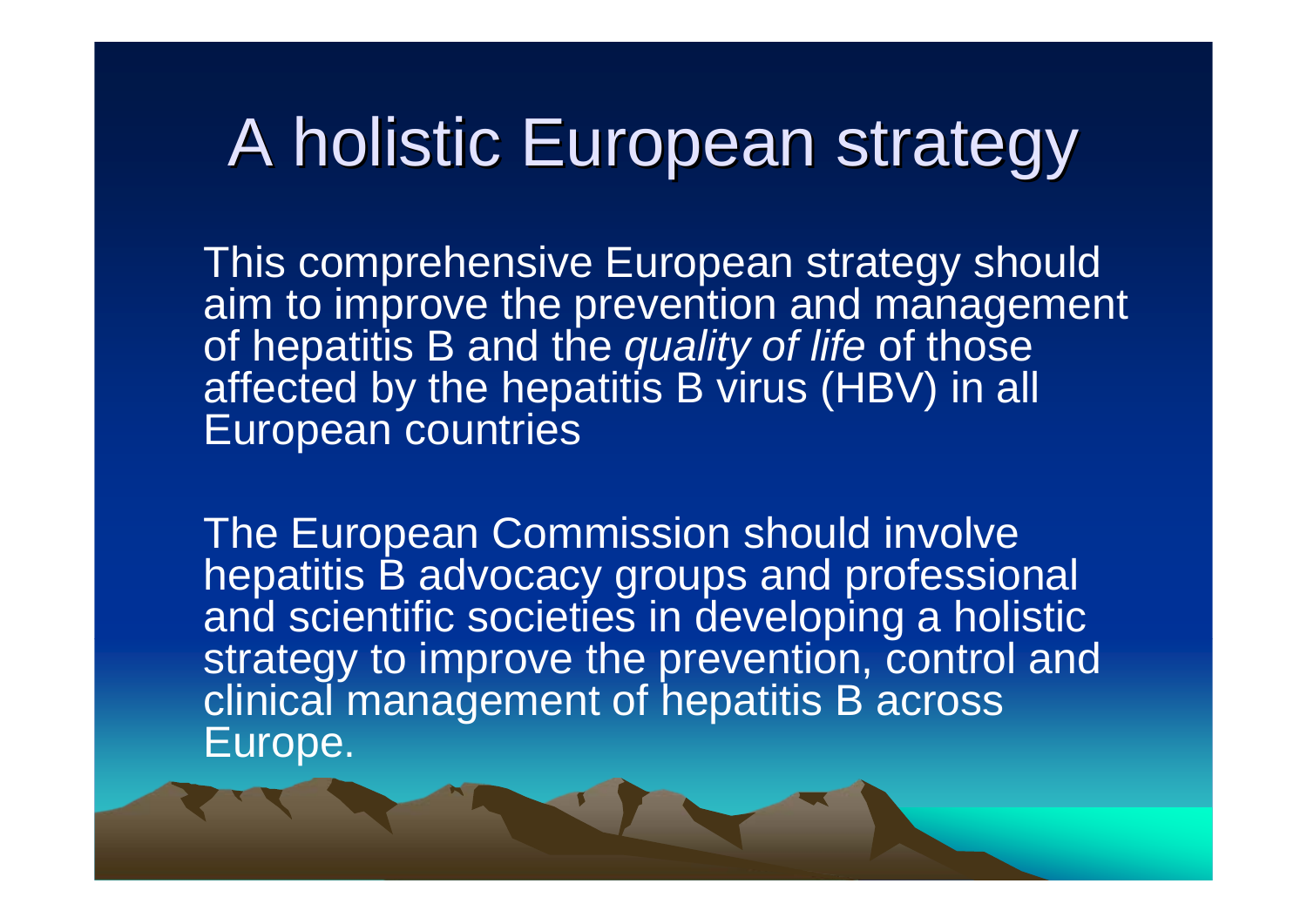### Social integration of individuals infected with  ${\sf HBV}$

National policies on hepatitis B must have as an explicit goal the social integration of individuals infected with the hepatitis B virus and seek to actively protect their human rights and combat against stigma and discrimination against them.

National strategies to improve the management of hepatitis B must recognise that, like HIV/AIDS, hepatitis B is a chronic condition that may lead to the *stigmatisation of those affected*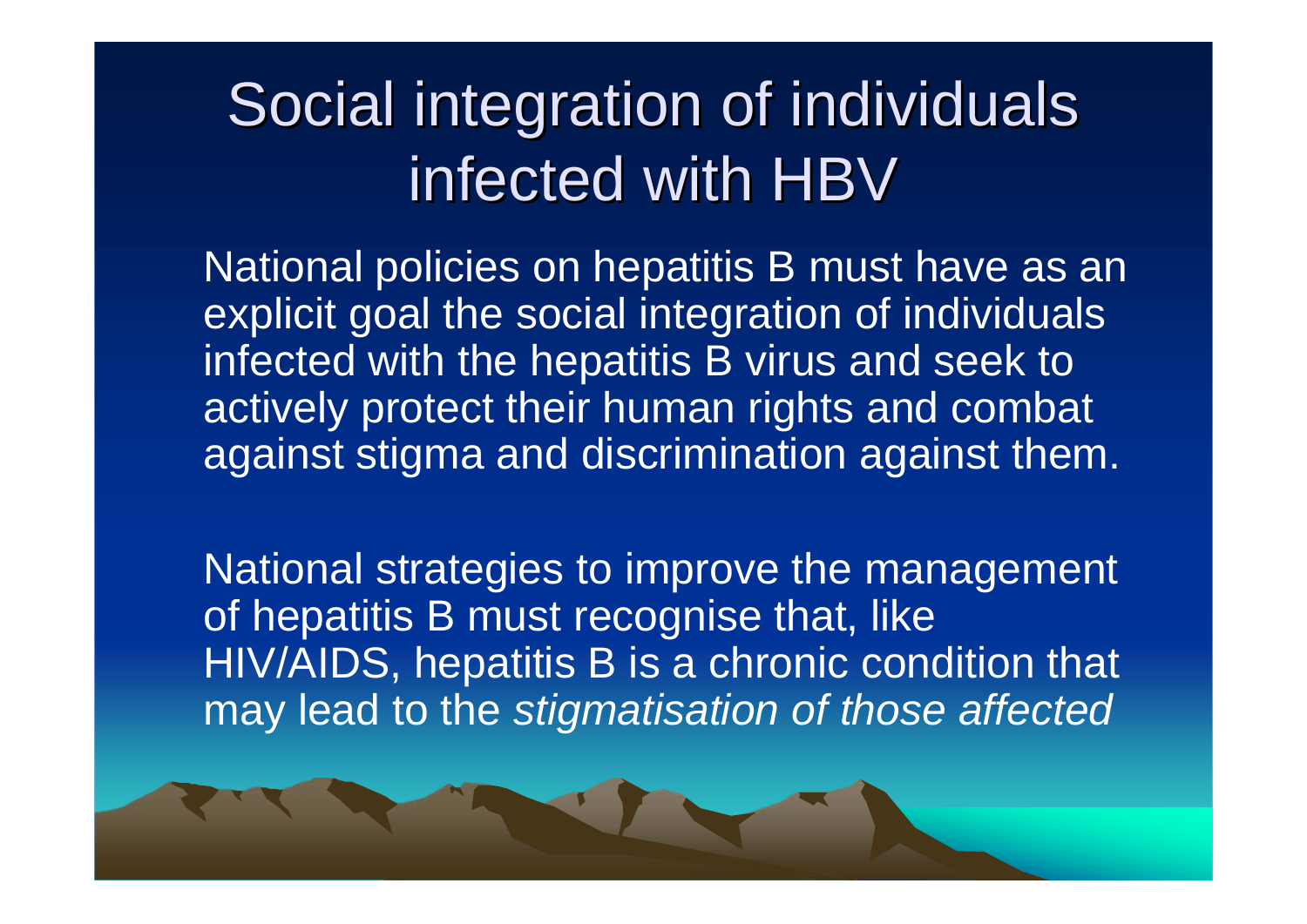### Clear and consistent messages to the public

Advocacy groups should work with policymakers, public health departments, health professionals and other stakeholders to ensure that, wherever they access the health system, individuals are offered *the same, complete information* on prevention, screening and treatment options for hepatitis B

Clear and consistent messages related to hepatitis B must be communicated to the general public by governments, NGOs, public health officials and primary care clinicians in order to raise awareness and understanding of the disease and overturn misconceptions about Hepatitis B and to eliminate Hepatitis B and liver cancer as a serious health problem.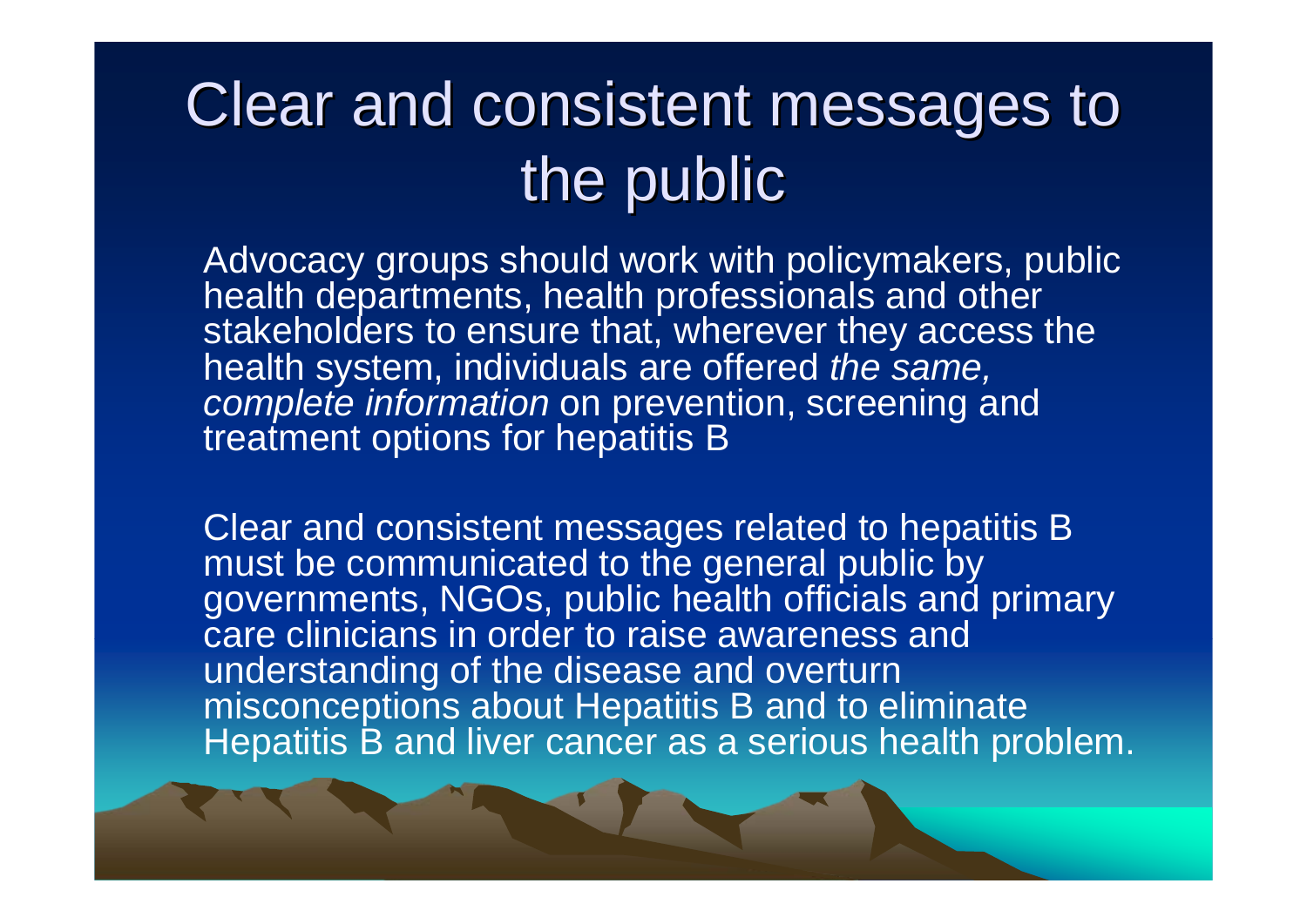### A cohesive policy of vaccination across Europe

Given the high levels of immigration within the EU, this lack of uniformity in vaccination policies *threatens the potential for EU-wide strategies to contain the spread of HBV*. Thus a uniform policy of vaccination is needed across the EU

Vaccination programmes for immigrants must include full follow-up for all persons vaccinated. In particular, if the response to vaccination is negative in an individual, then he or she should be screened for HBV antibodies and offered all appropriate care, counselling and treatment options as a health services package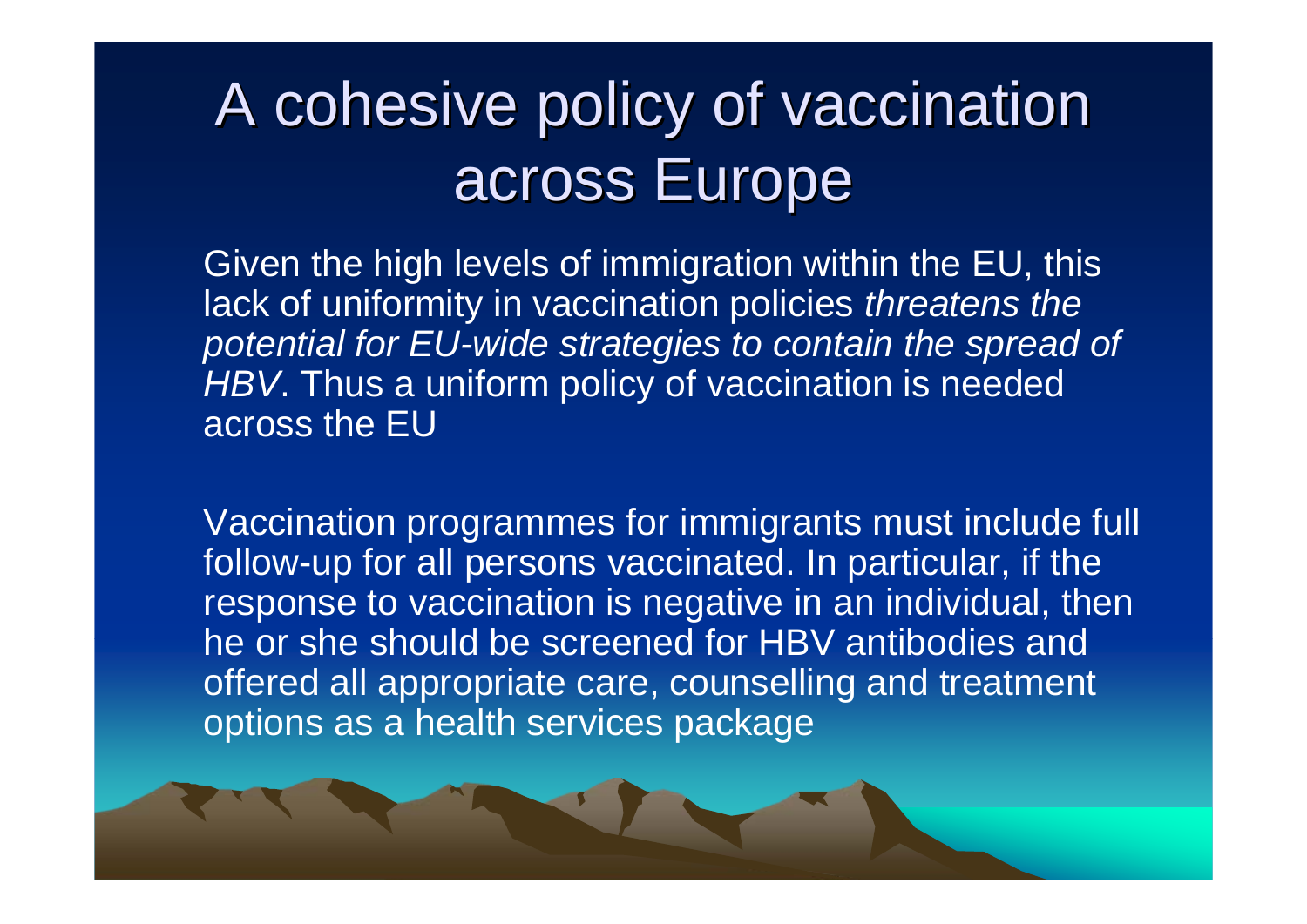

Since 2006, the European Centre for Disease Prevention and Control has responsibility for reporting hepatitis B surveillance across Europe11. Their first surveillance report, published in June 2007, found significant heterogeneity in the availability and quality of data on hepatitis B across Europe

It is essential to develop reliable data collection systems that measure the *full burden posed by hepatitis* B, in terms of acute and chronic disease, so that appropriate public health measures may be taken to reduce this burden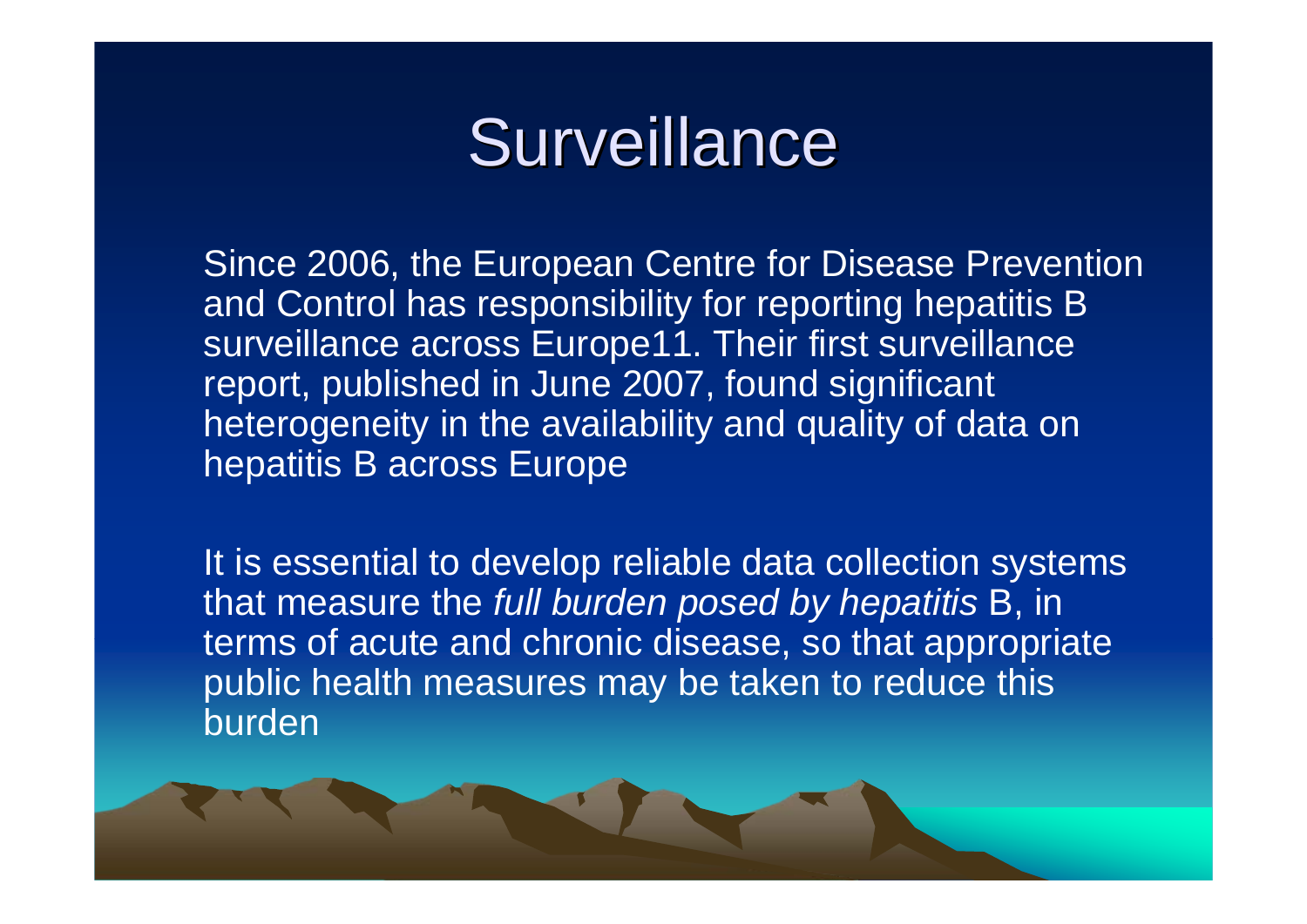# Screening

Grass-roots outreach and communication initiatives should be funded by national governments to engage local communities with high proportions of immigrants from highprevalence countries in the prevention of hepatitis B within their communities.

The human rights and civic liberties implications of screening of immigrants must be considered and addressed explicitly in all governing policies.